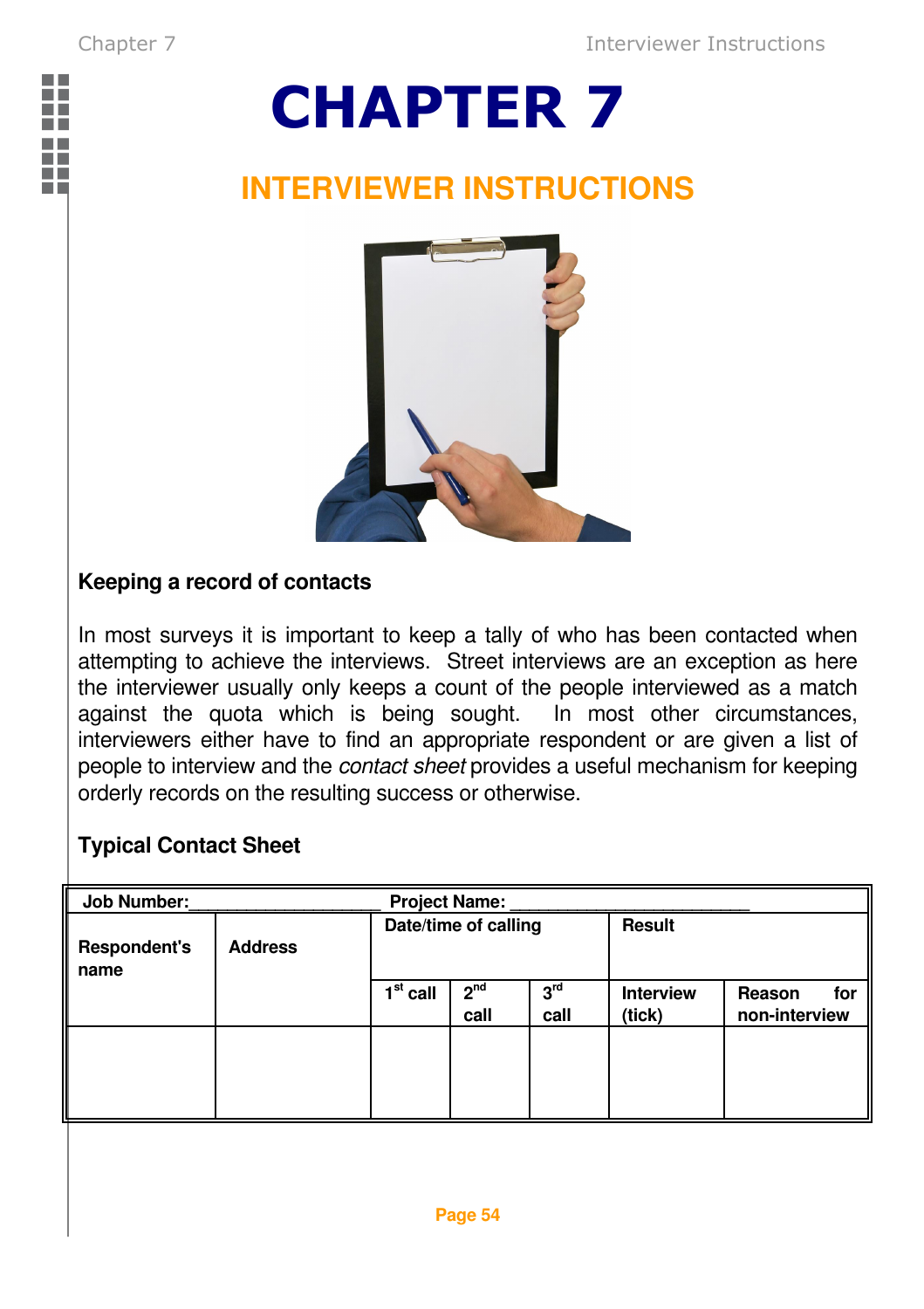The contact sheet does a number of things:

- 1 ΞF - 11 TF n e m

- It is a means of distributing work to a number of interviewers as the names of companies or people to interview can be written on to each sheet.
- It is somewhere to write down details on respondents who are being tracked down but where the details of the interview have yet to be confirmed. In most studies it is reasonable to try to get hold of a respondent up to three times and each occasion should be at a different time and date (unless, of course, a special arrangement has been made). These details could be written onto the questionnaire itself or on separate pieces of paper but it is usually better to keep all the interview planning information together so that it can be easily referred to and subsequently analysed (see the next point).
- At the end of a study the researcher may want to see what proportion of the contacts resulted in an interview and how many failed because of refusal, being inappropriate, never being there even after three calls etc. This information on `strike rates' may have a direct input in the survey. For example, from contact sheets it would be possible to calculate how many people or companies do use a product and how many do not (the latter being inappropriate for interview) and this proportion may have considerable value in the study.

Calculating the response rates on studies is also of importance in gauging the robustness of the sample. Where the strike rate of interviews is around the 50% mark or lower (after stripping out the non eligible respondents) the researcher should become concerned about the representativeness of the sample. In most studies a strike rate of around 60% to 80% would be considered reasonable and this can be determined from the contact sheets.

#### **Laying out the instructions**

Questionnaires are usually administered by someone other than their designer. The interviewer (or in the case of self-completion questionnaires the respondent him or herself), needs clear guidance what to do at every stage. These instructions need to be differentiated from the text either by capital letters, emboldened or underlined type. There are no rigid conventions in the industry and researchers can choose any style of differentiating instructions they like. However, it is helpful if the instructions are in a consistent format in the same questionnaire so that the interviewer becomes familiar them.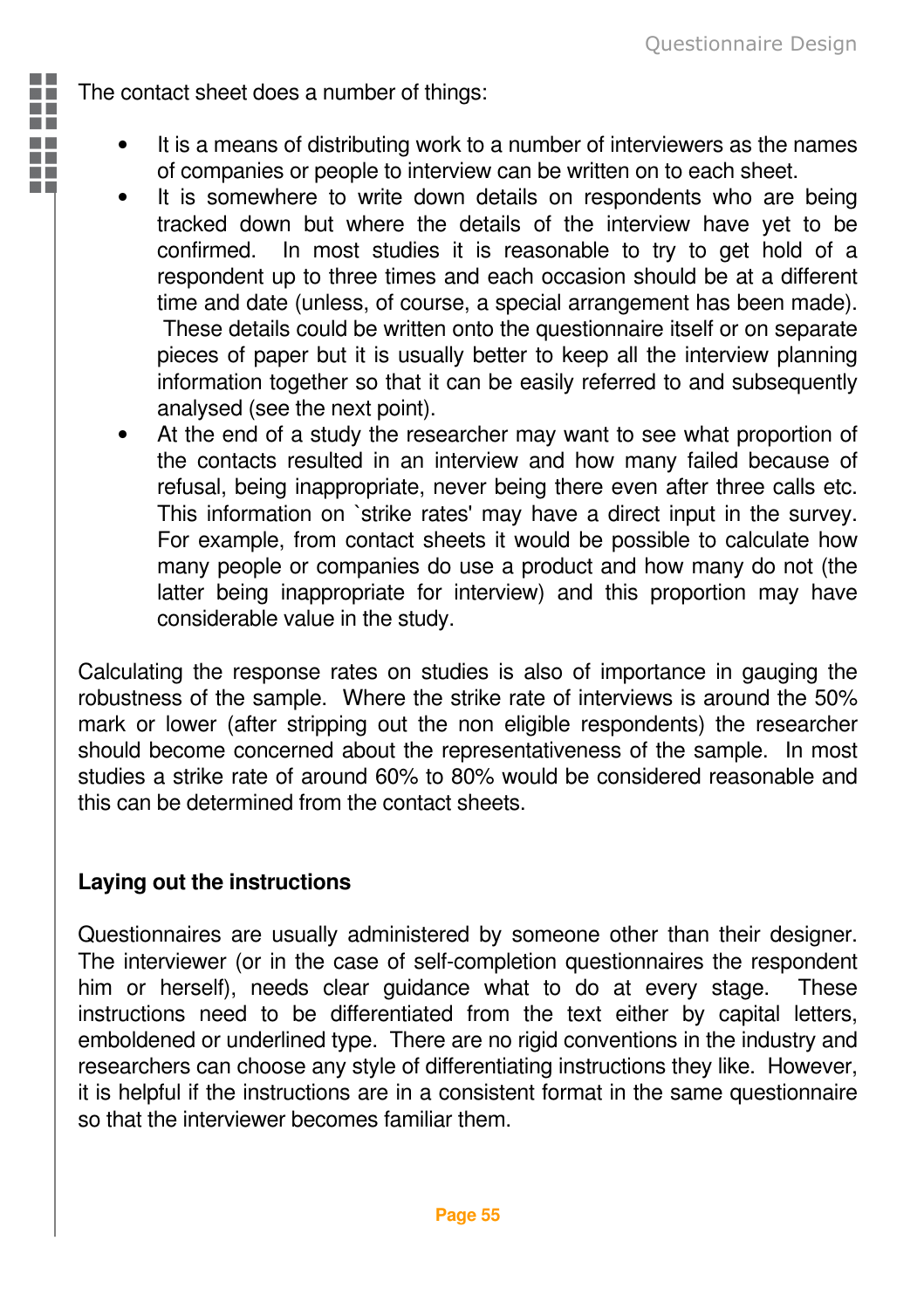

We have already seen a number of examples of instructions in questions, typical **T** of which is the following:

Q10A I will now read out some factors which may have influenced your choice of the Prelude. After I have read them out would you tell me which was most important in causing you to put the Prelude on your shopping list. **ROTATE LIST, FACTORS 1-6. TICK START**

#### Q10B And what was second in importance?

|                                                    | <b>10A First</b><br><b>Mention</b> | 10B Second<br><b>Mention</b> |
|----------------------------------------------------|------------------------------------|------------------------------|
| An advert                                          |                                    |                              |
| Recommendation                                     | 2                                  | 2                            |
| A road test report                                 | З                                  | 3                            |
| Previous ownership of a Prelude                    | 4                                  | 4                            |
| Previously driven or been a passenger in a Prelude | 5                                  | 5                            |
| Seen the Prelude when driving about                | 6                                  | 6                            |

Other

In the above example there are two important instructions. The first is that the interviewer is told to rotate the order of the list of factors for otherwise there would be a danger that the first factor will turn out to be mentioned most frequently in view of its privileged position in the listing. The second instruction tells the interviewer to tick the place at which the rotation started. This is as a reminder to the interviewer to rotate and it acts as a check for the researcher who is controlling the study.

### **The Introduction**

The introduction to the interview is critical in winning the interest and co-operation of the respondent and to ensure that the right person has been obtained for questioning. It is not good enough to leave this to the interviewers, no matter how well briefed. The researcher needs to think through the precise way the interview should be introduced and produce a script which is part of the questionnaire.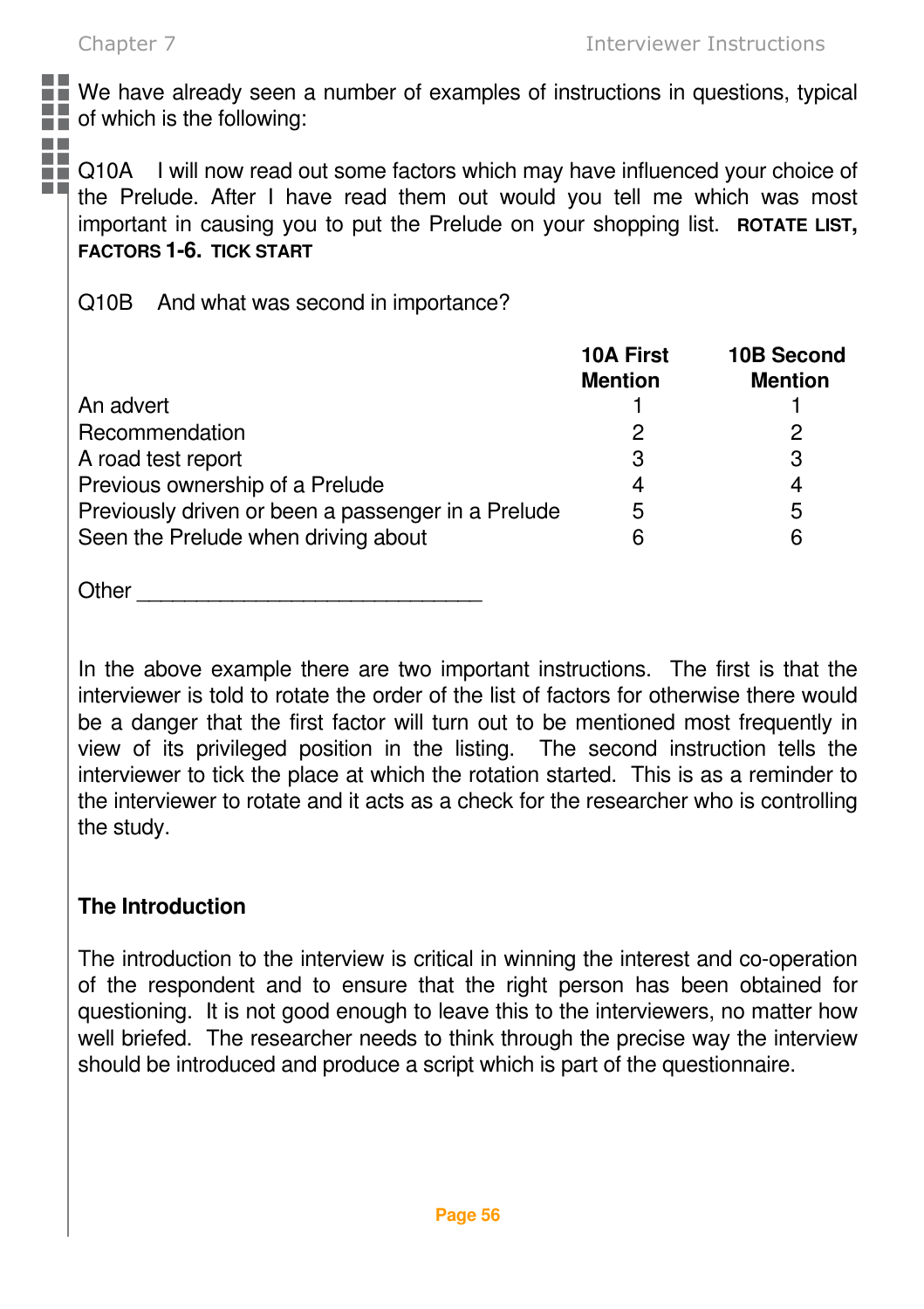The introduction aims to do three things:

n I Ŧ - 11 Ŧ

- 1. Set the scene so that the respondent knows what is happening. It would be stated that the interview is for market research purposes only and frequently it is appropriate to give assurances of confidentiality.
- 2. Engage the interest of the respondent. The study will be all the more accurate if it has a high response rate and the introduction is the opportunity to "sell it in".
- 3. Ensure that the right person has been chosen for interview. Since good research is about asking the right question of the right person, this is the point at which to check that the right person has been selected.

In theory the introduction should be administered as quickly as possible as it is advantageous to move the respondent straight into interviewing mode. Once the questions have started, people rarely give up.

Introductions have to be made over the telephone, in the street or on a doorstep and in these conditions it can stretch the respondent's patience to spend too much time explaining the whys and wherefores. A balance needs to be struck between covering all the issues and getting down to questioning in the shortest possible time.

Below is an example of an introduction which was used in a survey carried out amongst buyers of Honda Prelude cars. The interview was administered by telephone and was part of a study covering 10 countries.

### **HONDA PRELUDE STUDY**

**ASK TO SPEAK TO THE PRINCIPAL DRIVER OF THE PRELUDE. THE INTERVIEW MUST BE WITH THE PRINCIPAL DRIVER.** Hello. My name is ........ and I am from Business & Market Research, an international market research company working for Honda. It is part of Honda's policy to speak to a sample of car owners to find out what they think about Honda cars. I understand that you have recently bought a Prelude. Can I check that you are the principal driver. I would appreciate it if you could help me with a few simple questions. It will take around 15 minutes and any replies you give will be totally confidential. Only the pooled analysis will be passed to Honda. Thank you. First of all can I confirm that you had a major influence on the choice of the Prelude. **IF NOT, THANK AND CLOSE.**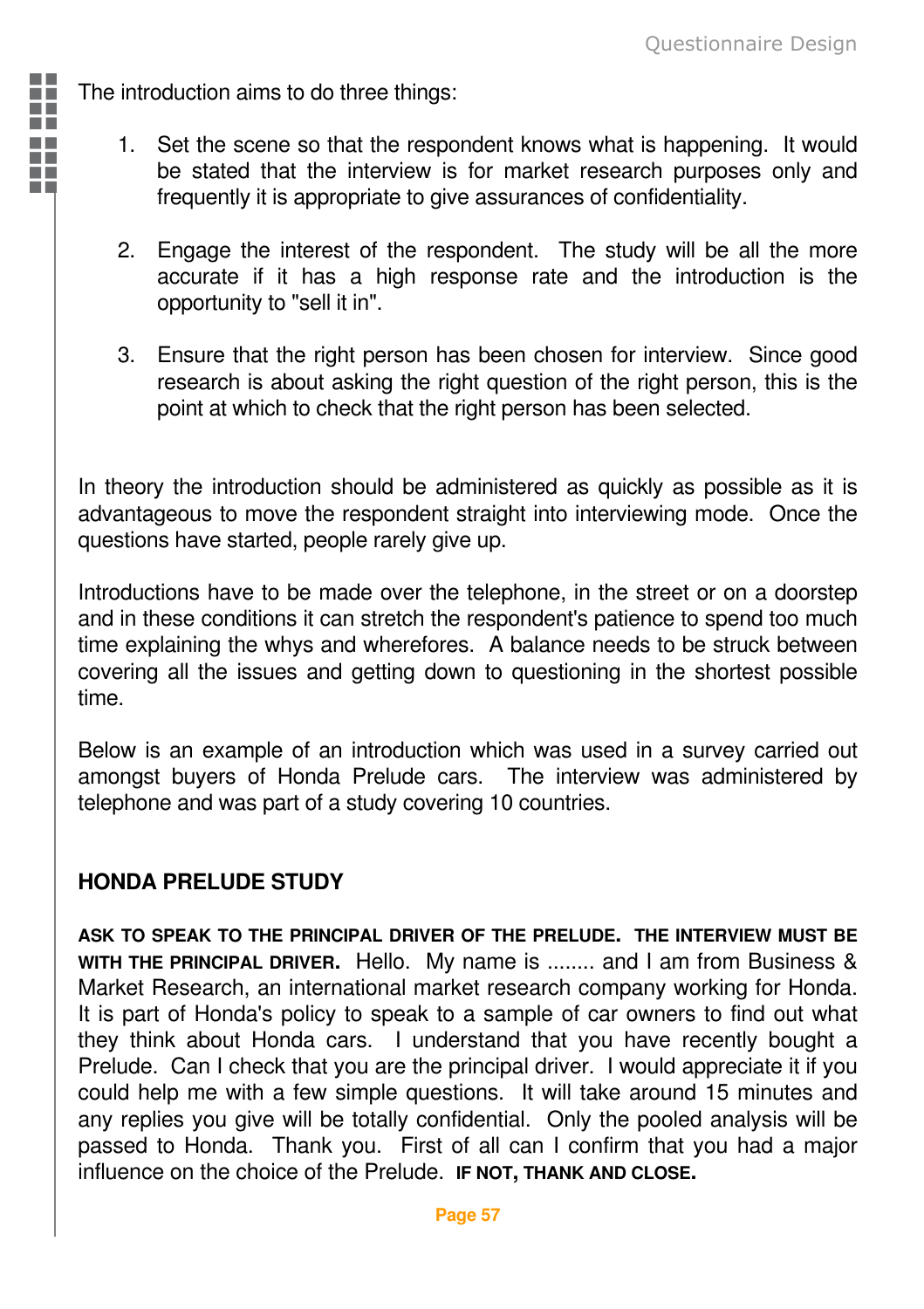m in

Q1Which model of Prelude did you eventually buy? **CLARIFY MODEL** ПT

| $2.0$ EX<br>2.0 EX Classic<br>2.0 EX 4 Wheel Steer (4WS) | 2<br>З |
|----------------------------------------------------------|--------|
| $2.0i$ 16                                                |        |
| 2.0i 16 4WS                                              | 5      |
| 2.0i 16 4WS SE                                           | հ      |
| 2.0i 16 Classic                                          |        |
| ther                                                     |        |

Following the introduction, the first question in a survey should be simple and straightforward for the respondent. In the above case, everyone was able to state the model of car they had bought and the question clicked people's minds into thinking about the subject of the investigation.

### **Routing**

Unless stated otherwise, the interviewer will proceed from question to question. However, there will be frequent occasions when an answer to a certain question requires a special line of further questioning which is not appropriate for everyone. The interviewer is directed to the next question by an instruction which is known as a routing, a filter or a skip. The key to successful routing is to take the respondent swiftly and smoothly to the next question without a break or hesitation.

As with all the instructions in the questionnaire, there should be some common convention in type style and it is usual to use capitals.

Q47 Thank you very much, that has been very helpful. Let me tell you that this survey is being sponsored by Johnson Matthey. Have you ever dealt with the company?

| Yes |   | ASK Q48     |
|-----|---|-------------|
| No  | 2 | SKIP TO Q50 |

Questions 48 and 49 in the survey addressed respondents who had used Johnson Matthey and asked how long it was since they had dealt with the company and who they had dealt with. In question 50 everyone came back together,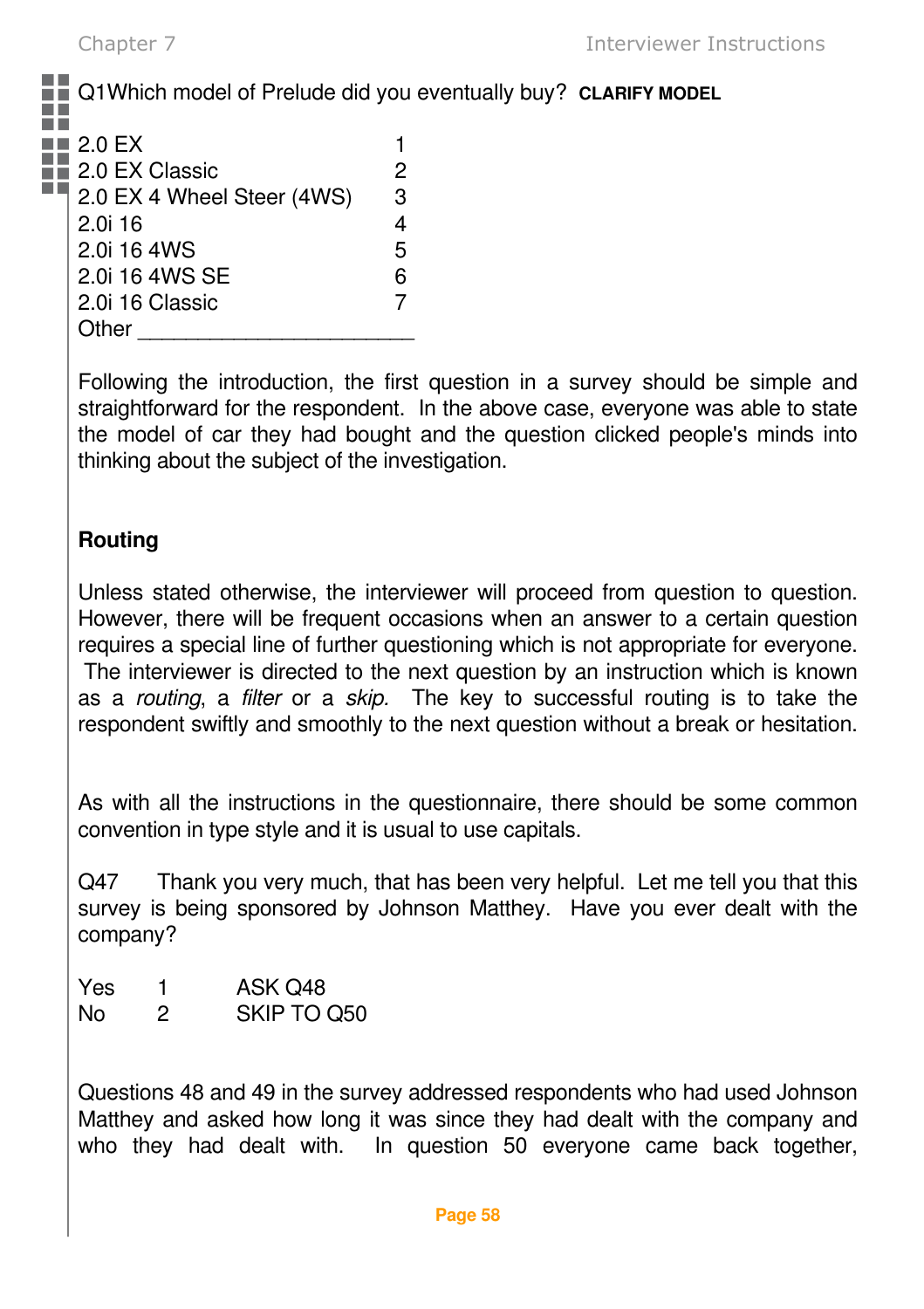irrespective of whether they had dealt with Johnson Matthey, and were asked what they thought of the company.

# **Probing**

m n m n i TF n e التاريخ n i

> Free ranging responses to open ended questions are sometimes lacking in depth or require further explanation to be meaningful. For example, the question "What do you think of Johnson Matthey as a company", may solicit the answer "Very good, I like them." This may tell us that Johnson Matthey is considered in a good light but that is about all we have learned. An explanation is needed as to why. Interviewers are taught to probe deeper following all open ended responses using further questions such as:

- Why did you say that?
- Is there anything else?
- What made you say that?
- Tell me more about that?
- That is interesting, what lies behind your answer?

And in response to a question which asked for the recall of something - such as names of companies, brands, or points which were remembered in an advert:

Any others?

The interviewer instruction would be in capitals and may simply say PROBE.

Q55 What, above all else, comes to mind when you think of Johnson Matthey? **PROBE**

Sometimes there are issues which it is hoped will come out in open ended questioning but, should this not be the case, they can be teased out with specific probes. For example:

Q42 What do you think of the company for its deliveries? **PROBE** reliability of deliveries, speed of deliveries.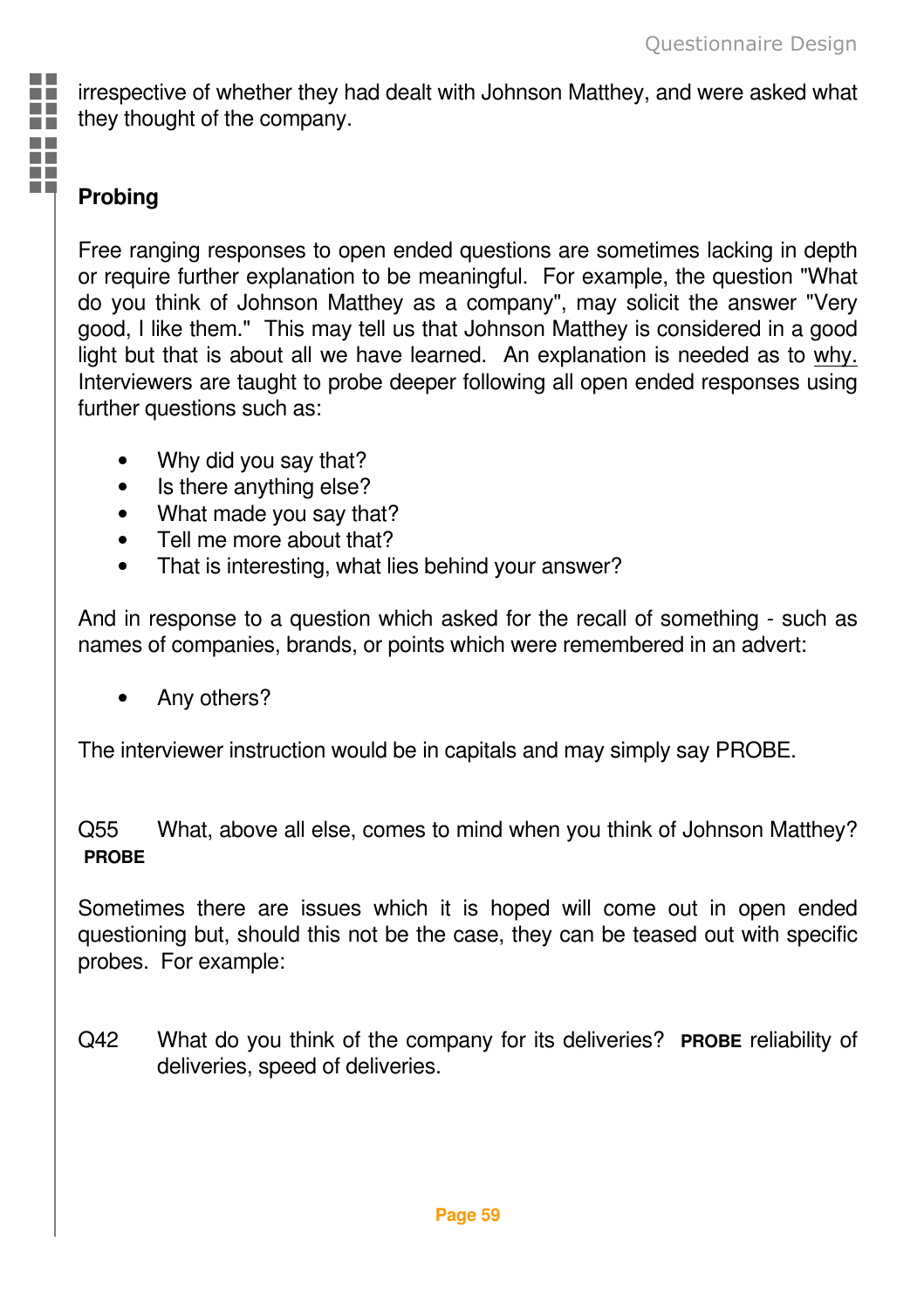#### **Prompts** a ka

a m

H.

 $\blacksquare$  Prompting is not the same as probing. A prompt suggests a possible answer to **T** the respondent whereas a probe remains open ended. Prompts are used in precoded questions where the response categories are fixed. They would normally be read out or shown on a card. It is important that the interviewer is clear whether the pre-coded answers are there to be used as prompts or if they are simply there for interviewing and data processing convenience. In the two questions which follow, the first is not prompted and the second one is.

Q What is the reason for your visit to Marple today? **DO NOT PROMPT.**

| Work                           |   |
|--------------------------------|---|
| Shopping                       |   |
| Visiting friends/relations etc | З |
| Looking around/passing through |   |
| To eat/drink                   | 5 |
| Car service                    |   |
| Medical/dentist                |   |
| Sport/recreational             |   |
| )ther                          |   |

Q And how do you like the town? **READ SCALE**

| Like it a lot        |   |
|----------------------|---|
| Quite like it        | 2 |
| Not very keen on it  | З |
| Don't like it at all |   |

By way of illustration, the above scale shows that there is no formality to their wording and any phrases can be used which the researcher thinks is appropriate for capturing the mood of the answer. Nor is it necessary for all scales to have a mid and neutral point (although they usually do). Sometimes researchers deliberately miss these out so that it forces an opinion towards one or other of the poles.

When questioning the recall of brands or names of companies it is normal to ask the question in open ended fashion first and then to prompt as illustrated in the following example.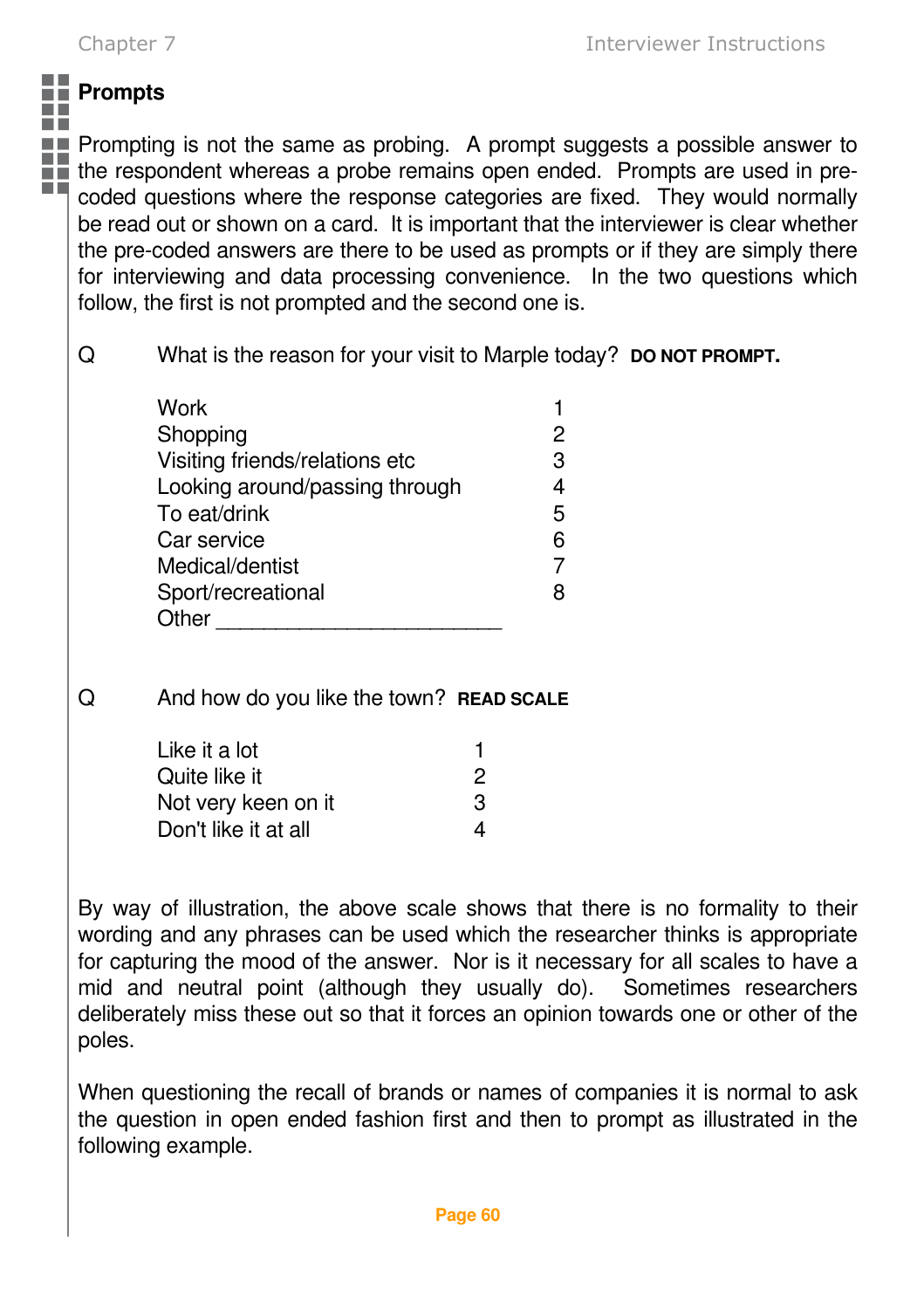Q2a I would like you to think about pharmaceutical wholesalers. Which names come to mind? **DO NOT PROMPT. PROBE:** Any others?

n F m 56 TF a pr īΠ ΠT

Q2b And now I would like to read out a list of names of pharmaceutical wholesalers. As I read out each name would you tell me if you have heard of the company? **READ LIST. ROTATE START. TICK START**

|                        | Q2a  | Q2b   |
|------------------------|------|-------|
| <b>Ayrton Saunders</b> | 1(8) | 1(10) |
| <b>Butlers</b>         | 2    | 2     |
| Daniels (Richard)      | 3    | 3     |
| Foster (George)        | 4    | 4     |
| Harris (Philip)        | 5    | 5     |
| Hills                  | 6    | 6     |
| Macarthy               |      |       |
| Mawdsleys              | 8    | 8     |
| Rowlands               | 9    | 9     |
| Sants Pharmac.         | 10   | 10    |
| SOT/Barclay            | 11   | 11    |
| UniChem                | 12   | 12    |
| Vestric                | 1(9) | 1(11) |
| None                   | 2    | N/A   |
| Others (specify)       |      |       |

# **Multi-coding**

In the previous example a respondent would almost certainly have been aware of a number of pharmaceutical companies. The question made it clear that as many names as possible were being sought. This is a multi-response question in which the interviewer would circle as many names as are recalled. Sometimes it may not be clear as to whether multi or single responses are acceptable and an instruction should be provided.